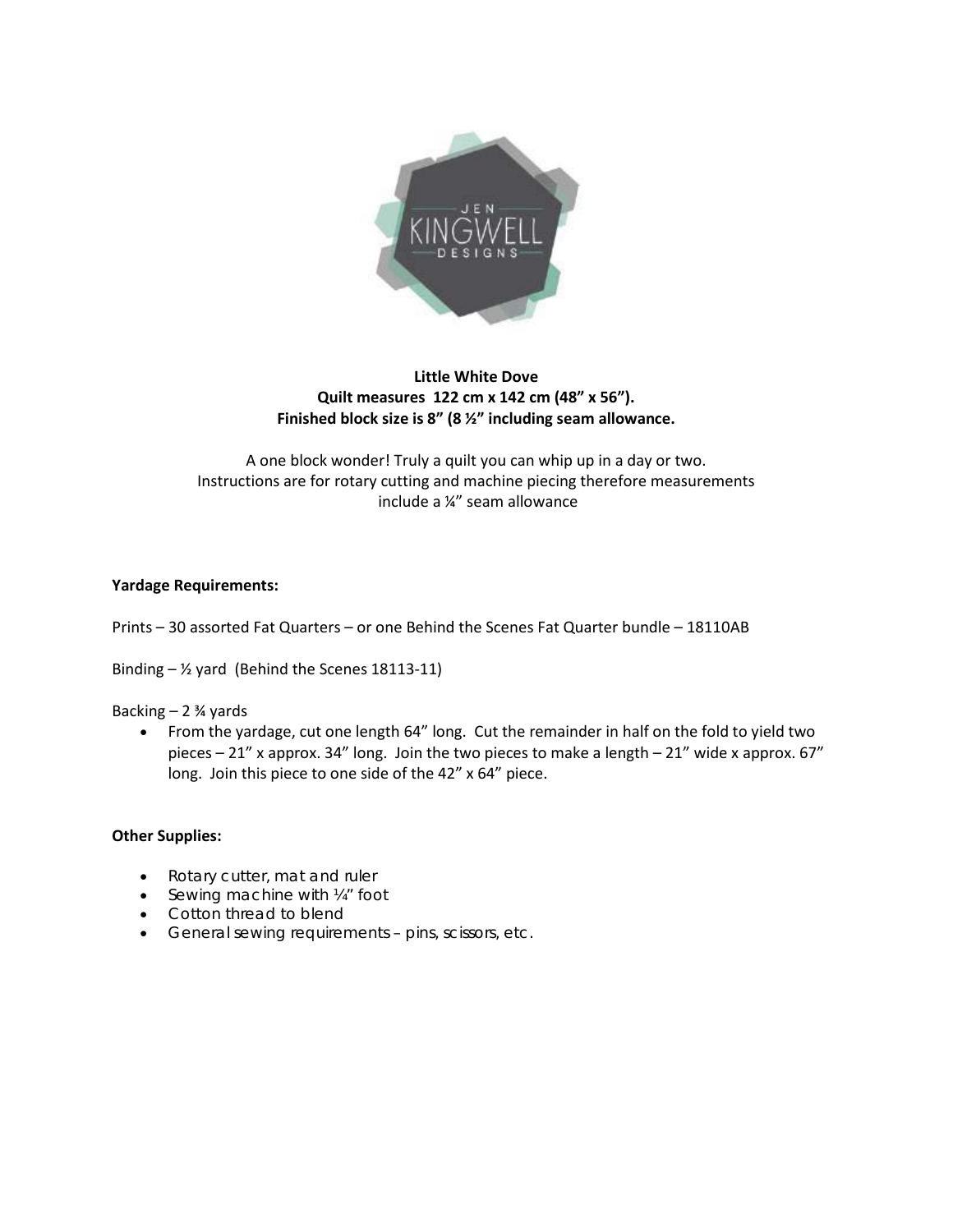

# **Little White Dove Quilt measures 122 cm x 142 cm (48" x 56"). Finished block size is 8" (8 ½" including seam allowance**.

## **Cutting Instructions**:

For each block, from dark fabric cut: 1 square at 4  $\frac{7}{8}$ " (42 in total) 2 squares at 2  $\frac{7}{8}$ " (84 in total) 2 squares at  $2<sup>1</sup>/<sub>2</sub>$ " (84 in total)

For each block, from light fabric cut:

1 square at 4 $\frac{7}{8}$ " (42 in total) 2 squares at 2  $\frac{7}{8}$ " (84 in total) 2 squares at  $2<sup>1</sup>/<sub>2</sub>$ " (84 in total)

If you set your quilt 6 blocks across x 7 blocks down as in the sample you will need to cut the number of pieces indicated, which will give 42 blocks in total

### **Assembly:**

Draw one diagonal line on the wrong side of light squares cut at 4  $\frac{7}{8}$  and 2  $\frac{7}{8}$ .



Take a light square and a dark square and place right sides together. Stitch with a ¼" seam allowance on both sides of the drawn line.



Cut on the line, then trim seam allowance.



Open square and press seam allowance to the darker fabric.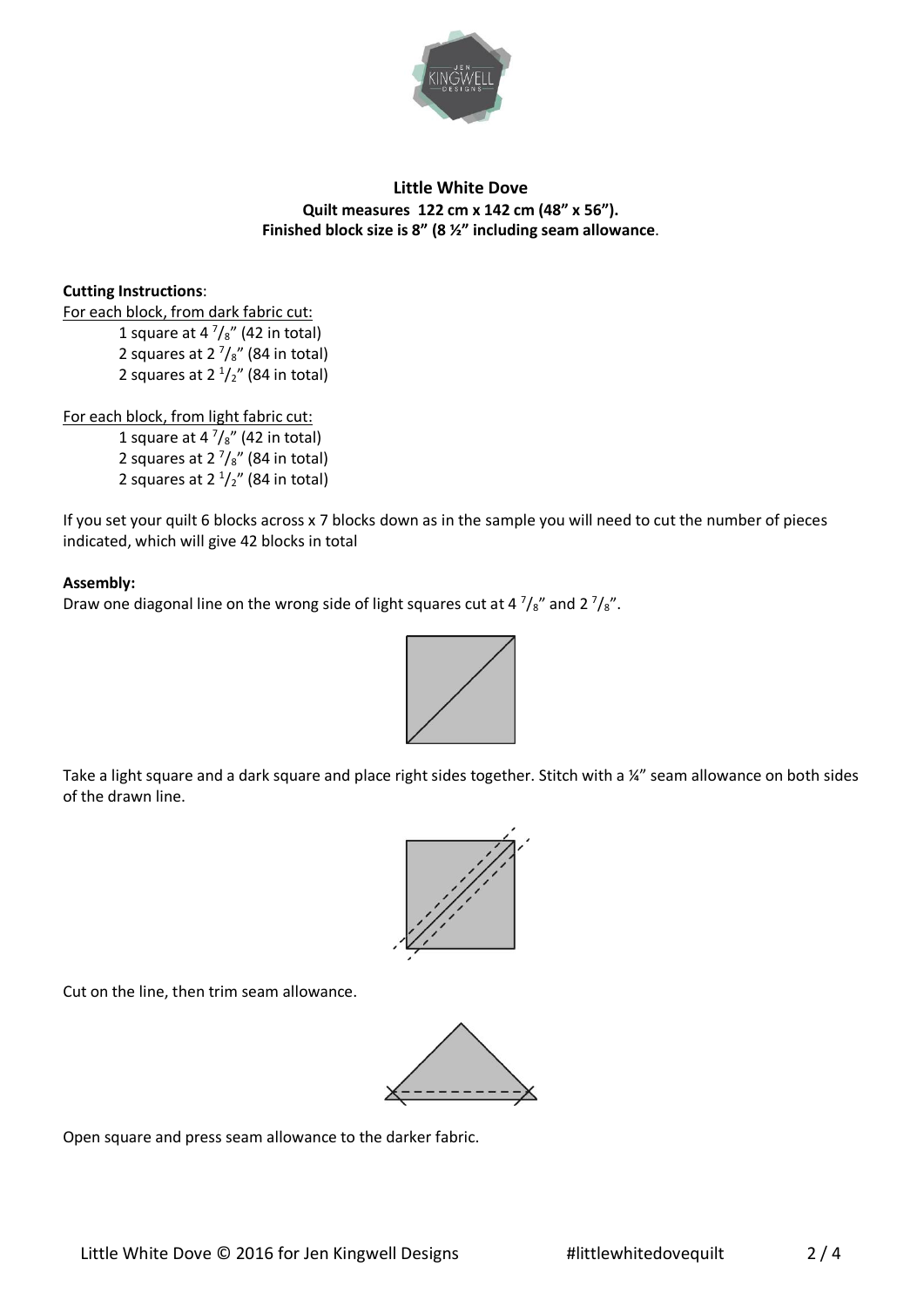# Take the smaller 2  $\frac{7}{s}$ " half square units and the squares cut at 2  $\frac{1}{2}$ " and stitch together as follows.





Stitch together as follows.





### Make 2 units

Lay block out as follows and stitch together as a four patch. You might like to reverse the lights and darks in some blocks.